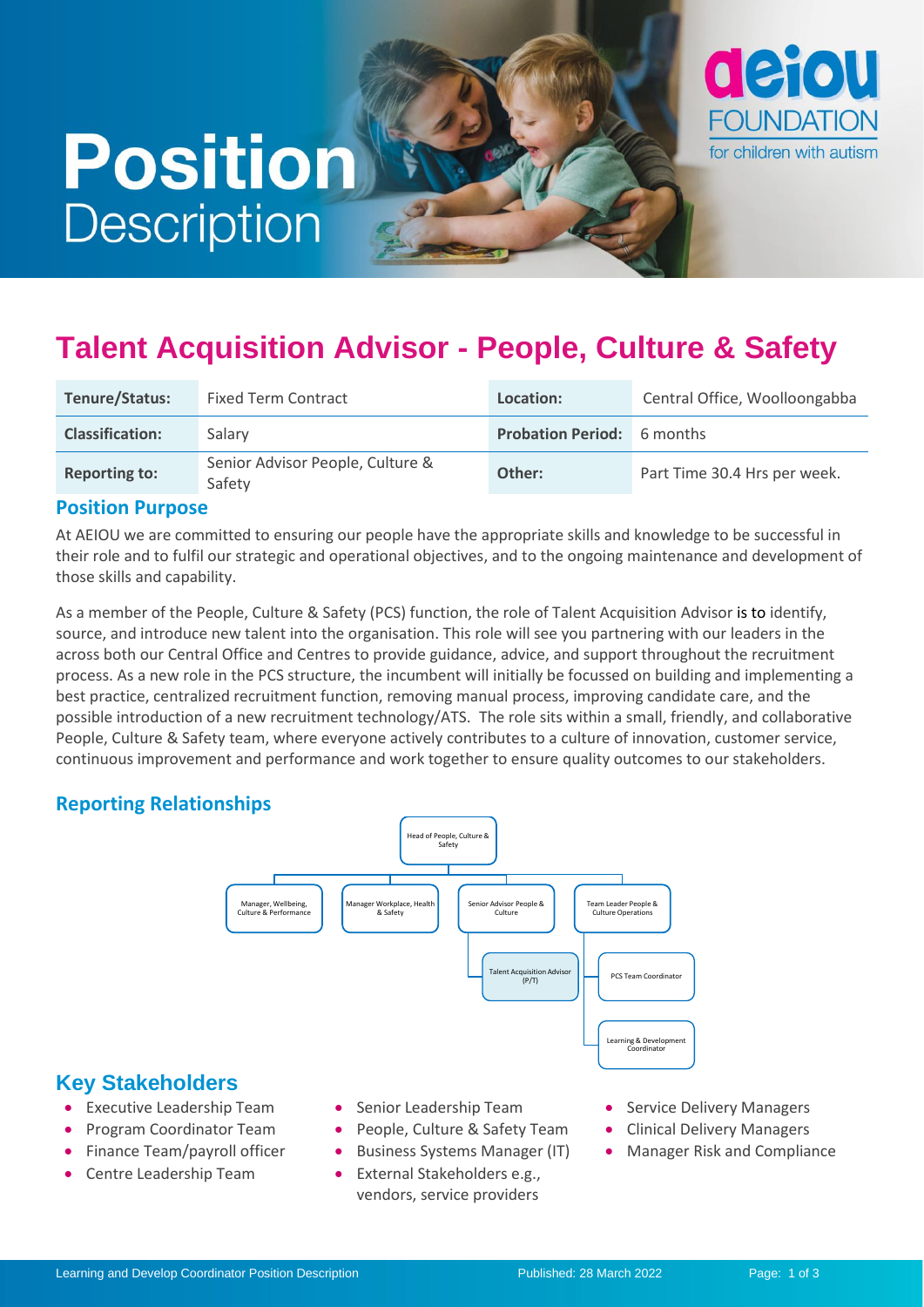# **Responsibilities**

| <b>Area</b>                                                      | <b>Responsibilities</b>                                                                                                                                                                                                                                                                                                                                                                                                                                                                                                                                                                                                                                                                                                                                                                                                                                                                                                                                                                                                                                                                                                                                                                                                                            |
|------------------------------------------------------------------|----------------------------------------------------------------------------------------------------------------------------------------------------------------------------------------------------------------------------------------------------------------------------------------------------------------------------------------------------------------------------------------------------------------------------------------------------------------------------------------------------------------------------------------------------------------------------------------------------------------------------------------------------------------------------------------------------------------------------------------------------------------------------------------------------------------------------------------------------------------------------------------------------------------------------------------------------------------------------------------------------------------------------------------------------------------------------------------------------------------------------------------------------------------------------------------------------------------------------------------------------|
| <b>Recruitment</b>                                               | Provide exceptional customer care to all stakeholders, including Hiring Managers,<br>٠<br>Candidates, and key stakeholders<br>Manage the end-to-end recruitment process for all roles, including Corporate Office<br>and our Centres, including candidate identification, advertising, shortlisting,<br>interviewing, selection, and contract negotiation, to finalization of the onboarding<br>process.<br>Receipt and checking of appropriate recruitment documentation, ensuring approvals<br>have been provided and information is complete and accurate<br>Liaise with Hiring Managers to determine needs of the role, conducting phone<br>screens for all recruit requests<br>Producing advertisements and placing on various job boards<br>Monitoring applications from various job board, shortlist to hiring manager<br>Provide of interview coaching for our Hiring Managers<br>Facilitate regular recruitment meetings with Operations Leadership to monitor open<br>roles, sourcing activities, internal opportunities<br>Develop strategies to source candidates, fill roles efficiently and quickly<br>Ensure compliance of the recruitment process and required documentation before<br>handing to PCS Administrator for onboarding |
| <b>Innovation &amp;</b><br><b>Process</b><br><b>Improvements</b> | Identify areas for process improvement and design, create and roll-out process<br>٠<br>improvement initiatives<br>Lead Recruitment Projects e.g., facilitate the centralization of the recruitment process<br>into People, Culture & Safety, move to 'future state' best practice recruitment<br>function<br>Facilitate the implementation of a new Application Tracking System, including<br>identifying needs, configuration, testing and user training<br>Identify opportunities to partner with external parties such as RTOs, Universities,<br>Industry groups, to expand potential sources of talent, and create pipelines for<br>AEIOU.                                                                                                                                                                                                                                                                                                                                                                                                                                                                                                                                                                                                     |
| <b>Wellbeing &amp; Culture</b>                                   | • Contribute to the team and organisational culture positively, by working<br>collaboratively and in alignment with the AEIOU values.                                                                                                                                                                                                                                                                                                                                                                                                                                                                                                                                                                                                                                                                                                                                                                                                                                                                                                                                                                                                                                                                                                              |
| Governance,<br>Reportingand<br>Representation                    | Ensure all recruitment/onboarding related policies, procedures and documents are<br>current, and comply with the AEIOU Quality Assurance process.<br>Produce regular suite of reporting for Head of PCS, and inclusion in the PCS Dashboard<br>Representation at various internal committees, workshops, forums, training, and<br>٠<br>conferences as needed<br>Utilise data to identify continuous improvement opportunities<br>$\bullet$                                                                                                                                                                                                                                                                                                                                                                                                                                                                                                                                                                                                                                                                                                                                                                                                         |

## **Organisational responsibilities**

- Role model AEIOU values and demonstrate excellence in professional practice and ethical behavior
- Comply with AEIOU policies and procedures, including:
	- o Workplace, Health and Safety directives and practices
	- o Employee Code of Conduct ensuring that conduct reflects our commitment to a workplace that is free from harassment and inclusive.
- Use AEIOU resources and equipment efficiently, economically, and honestly